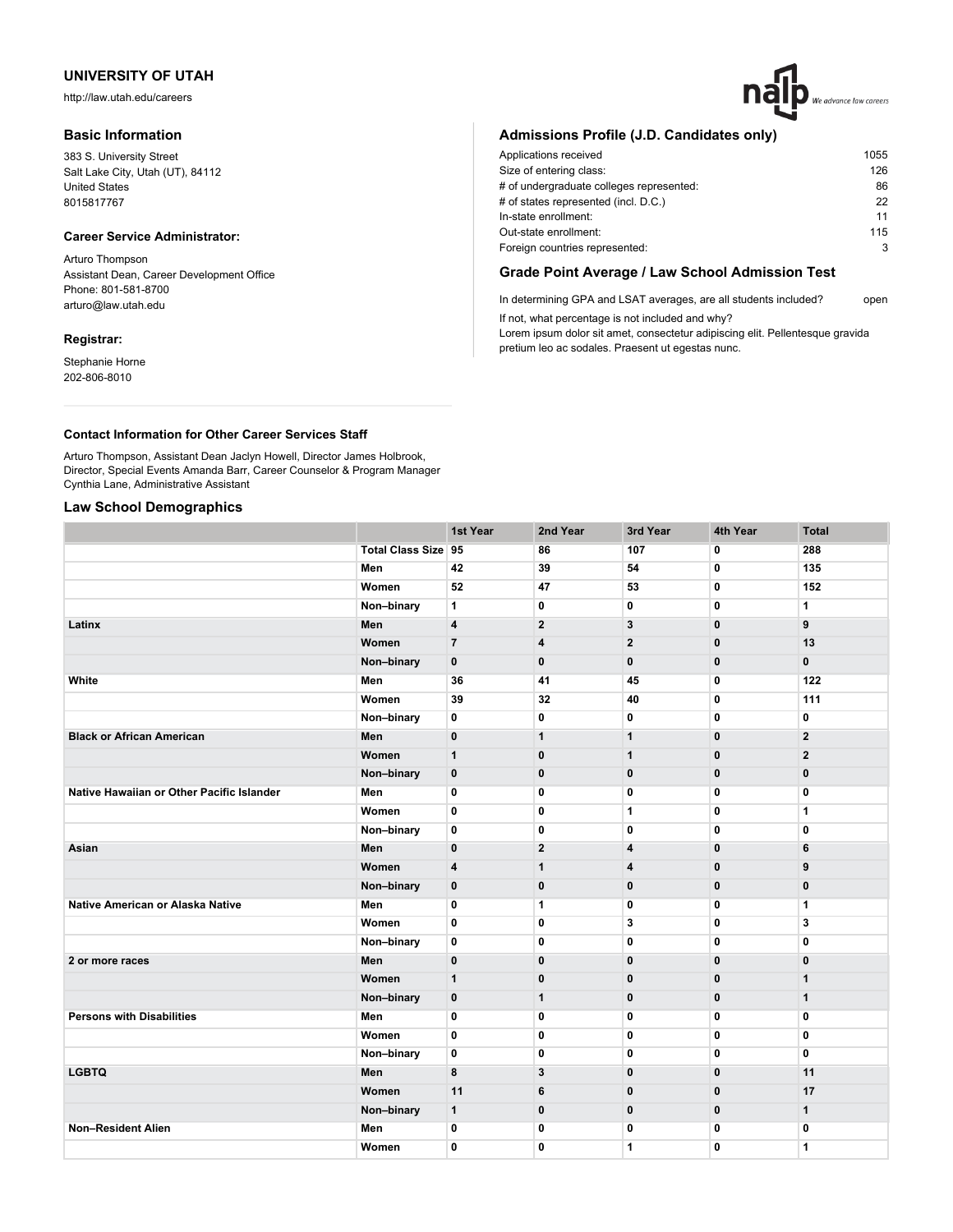|         | Non-binary | 0 |  |  |
|---------|------------|---|--|--|
| Veteran | Men        |   |  |  |
|         | Women      |   |  |  |
|         | Non-binary | 0 |  |  |

### **Comments**

We did not begin requesting (voluntarily) gender identification or sexual orientation until the class of 2023; thus, we do not have that data for the class of 2022. Second, we do not request information for disability in our application

---------------------------For more details, visit www.nalplawschools.org **NALP Copyright 2015** 

 $\label{eq:reduced} \begin{split} \mathcal{L}_{\mathcal{A}}(\mathcal{A}) & = \mathcal{L}_{\mathcal{A}}(\mathcal{A}) \mathcal{A}(\mathcal{A}) + \mathcal{L}_{\mathcal{A}}(\mathcal{A}) \mathcal{A}(\mathcal{A}) \mathcal{A}(\mathcal{A}) \end{split}$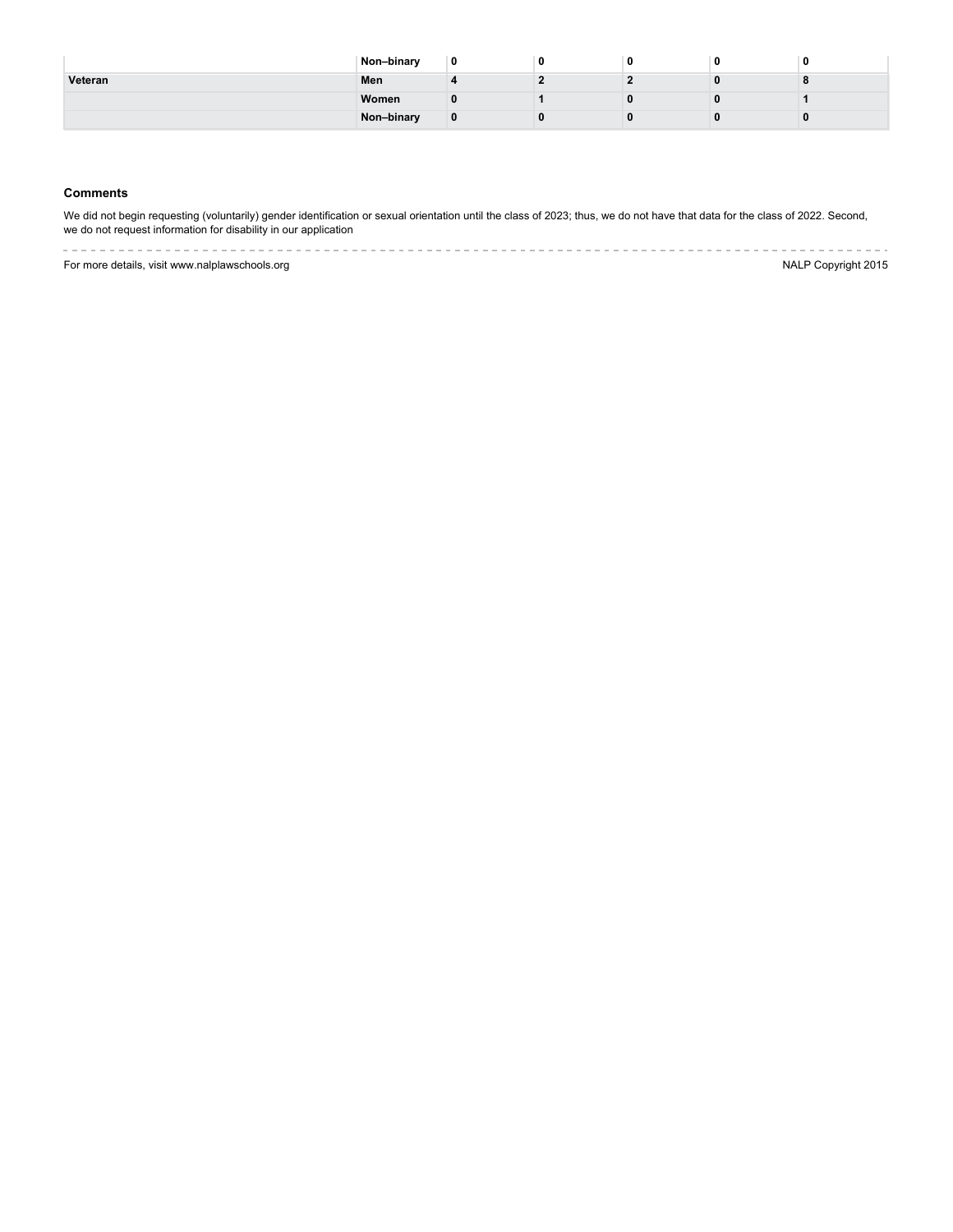http://law.utah.edu/careers

## **Degree Programs**

| Number of Students Enrolled:                      |      |
|---------------------------------------------------|------|
| Full-Time:                                        | 1641 |
| Evening:                                          | 1642 |
| Part-Time:                                        | 1643 |
| Other:                                            | 1644 |
| Fields of Study:                                  |      |
| LL.M. Degrees Offered:                            | 1645 |
| Is LL.M. grading system equivalent to JD system?  | 1646 |
| Joint degree programs offered?                    | 1647 |
| Number of LL.M. degrees awarded in previous year: | 1648 |

### **JD Programs:**

#### **Special Training and Certification Programs:**

Lorem ipsum dolor sit amet, consectetur adipiscing elit. Pellentesque gravida pretium leo ac sodales. Praesent ut egestas nunc. Fusce sed dapibus nunc, nec varius neque. Sed rhoncus orci non placerat mattis. Maecenas lorem nunc, ultrices quis maximus eu, varius nec tortor. Phasellus dignissim libero ipsum, sit amet condimentum mauris eleifend et. Vestibulum congue id velit sit amet tincidunt. Suspendisse ac quam nec diam ultrices ultrices gravida id lacus. Morbi tempus, justo vel consequat venenatis, eros lectus placerat leo, cursus vehicula mi nibh eu lorem. Phasellus ultricies tellus nibh, ac tincidunt mi lacinia non.

Is Moot Court a required activity?

### **Moot Court Program Description:**

Lorem ipsum dolor sit amet, consectetur adipiscing elit. Pellentesque gravida pretium leo ac sodales. Praesent ut egestas nunc. Fusce sed dapibus nunc, nec varius neque. Sed rhoncus orci non placerat mattis. Maecenas lorem nunc, ultrices quis maximus eu, varius nec tortor. Phasellus dignissim libero ipsum, sit amet condimentum mauris eleifend et. Vestibulum congue id velit sit amet tincidunt. Suspendisse ac quam nec diam ultrices ultrices gravida id lacus. Morbi tempus, justo vel consequat venenatis, eros lectus placerat leo, cursus vehicula mi nibh eu lorem. Phasellus ultricies tellus nibh, ac tincidunt mi lacinia non.

# **Explanation of Grading System**

| <b>Letter Grades</b> | <b>Other Grading System?</b> | <b>Numerical Equivalents</b> |
|----------------------|------------------------------|------------------------------|
| $A+$                 |                              |                              |
| Α                    |                              | 4.0                          |
| А-                   |                              | 3.7                          |
| $B+$                 |                              | 3.3                          |
| B                    |                              | 3.0                          |
| <b>B-</b>            |                              | 2.7                          |
| $C+$                 |                              | 2.3                          |
| C                    |                              | 2.0                          |
| <b>c</b> -           |                              | 1.7                          |
| D                    |                              | 1.0                          |
| F                    |                              | 0.0                          |

### **Comments:**

#### **Minimum Grade Required to Attain:**

| Top 10%:                               | 1694 |
|----------------------------------------|------|
| Top 25%:                               | 1695 |
| Top 33%:                               | 1696 |
| Top 50%:                               | 1697 |
| Top 75%:                               | 1698 |
| Median GPA:                            | 1699 |
| Minimum grade required for graduation: | 1700 |
|                                        |      |

Do you have a pass/fail option? The control open by the control open by the control open

Lorem ipsum dolor sit amet, consectetur adipiscing elit. Pellentesque gravida pretium leo ac sodales. Praesent ut egestas nunc. Fusce sed dapibus nunc, nec varius neque. Sed rhoncus orci non placerat mattis. Maecenas lorem nunc, ultrices quis maximus eu, varius nec tortor. Phasellus dignissim libero ipsum, sit amet condimentum mauris eleifend et. Vestibulum congue id velit sit amet tincidunt. Suspendisse ac quam nec diam ultrices ultrices gravida id lacus. Morbi tempus, justo vel consequat venenatis, eros lectus placerat leo, cursus vehicula mi nibh eu lorem. Phasellus ultricies tellus nibh, ac tincidunt.

| Are students ranked in their class?    | open                       |
|----------------------------------------|----------------------------|
| If so. how often?                      | Loren ipsum dolor sit amet |
| Will the school verify student grades? | open                       |

School's Verification Policy

Lorem ipsum dolor sit amet, consectetur adipiscing elit. Pellentesque gravida pretium leo ac sodales. Praesent ut egestas nunc. Fusce sed dapibus nunc, nec varius neque. Sed rhoncus orci non placerat mattis. Maecenas lorem nunc, ultrices quis maximus eu, varius nec tortor. Phasellus dignissim libero ipsum, sit amet condimentum mauris eleifend et. Vestibulum congue id velit sit amet tincidunt. Suspendisse ac quam nec diam ultrices ultrices gravida id lacus. Morbi tempus, justo vel consequat venenatis, eros lectus placerat leo, cursus vehicula mi nibh eu lorem. Phasellus ultricies tellusp>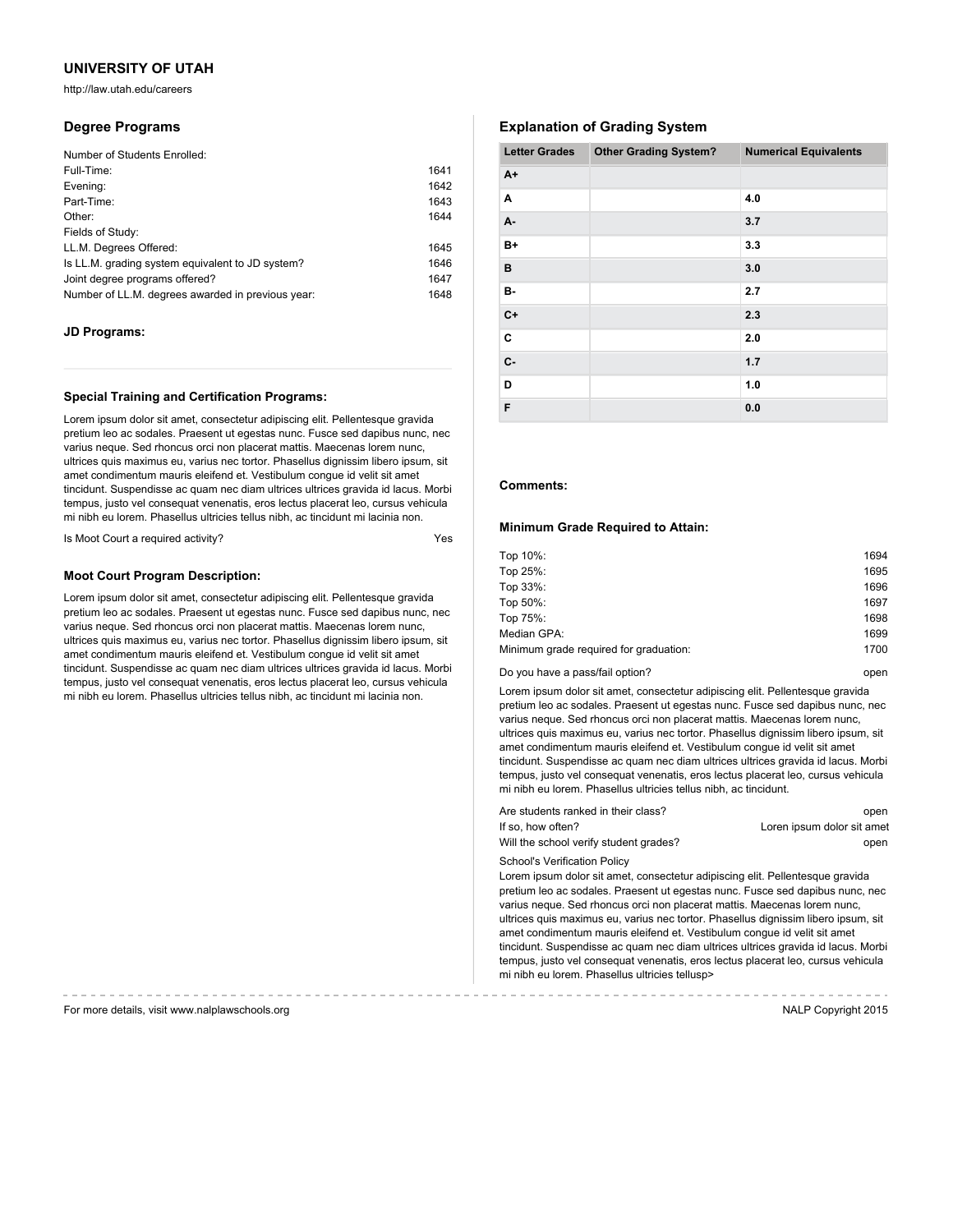http://law.utah.edu/careers

# **Pre-Graduation Academic Honors**

# **Graduation Honors**

# **Areas of Practice & Employment**

| Areas of practice include both legal and non-legal positions: % of<br>employed students with jobs in area |          |
|-----------------------------------------------------------------------------------------------------------|----------|
| <b>Private practice</b>                                                                                   | 49%      |
| <b>Business and industry</b>                                                                              | 13%      |
| Government                                                                                                | 13%      |
| Judicial clerkship                                                                                        | 16%      |
| Military                                                                                                  |          |
| <b>Public interest organization</b>                                                                       | 12%      |
| Academic                                                                                                  | 5%       |
| Job category not identified                                                                               | $\Omega$ |

| % of students with known location who are in employment<br>region |
|-------------------------------------------------------------------|
| New England (CT, ME, MA, NH, RI, VT)                              |
| Middle Atlantic (NJ, NY, PA)                                      |
| East North Central (IL, IN, MI, OH, WI)                           |
| West North Central (IA,KS,MN,MO,NE,ND,SD)                         |
| South Atlantic (DE,DC,FL,GA,MD,NC,SC,VA,WV)                       |
| East South Central (AL, KY, MS, TN)                               |
| West South Central (AR, LA, OK, TX)                               |
| Mountain (AZ,CO,ID,MT.NV.NM,UT,WY)                                |
| Pacific (AK,CA,HI,OR,WA)                                          |
| Non-US                                                            |

# **Jurisdictions:**

Utah, Nevada, New York, Virginia, Montana, Idaho, California, Hawaii, Texas, Georgia.

For more details, visit www.nalplawschools.org NALP Copyright 2015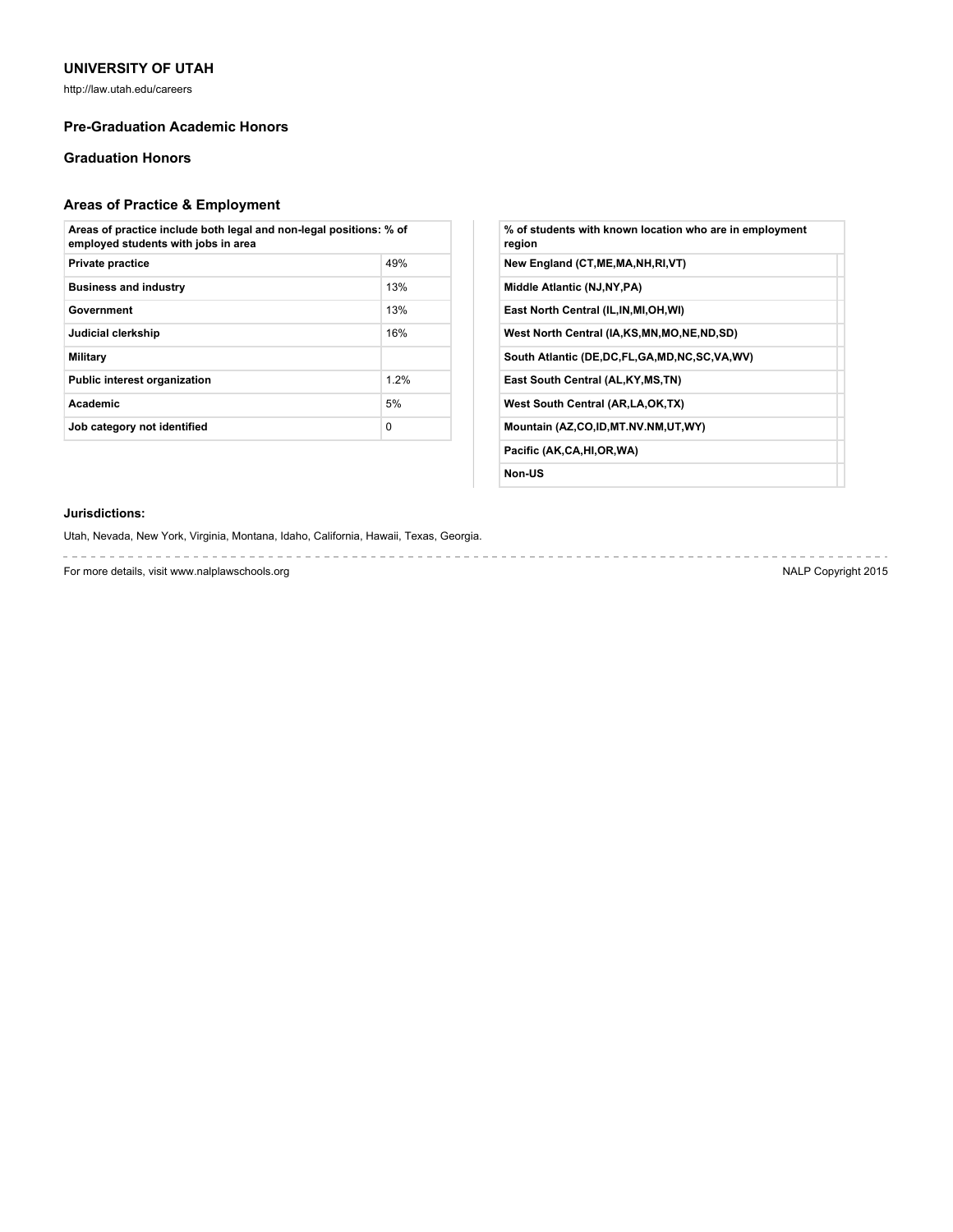http://law.utah.edu/careers

# **OCI / Job Posting**

#### **OCI Reservations**

| OCI requests accepted by:  |                                      |
|----------------------------|--------------------------------------|
| Mail - beginning date:     | 03/07/2022                           |
| Phone - beginning date:    | 03/07/2022                           |
| Email to - beginning date: | 03/07/2022: amanda.barr@law.utah.edu |

Any changes in OCI procedures or policies that will be in effect for the first time during Fall 2015:

We use the CSM system 12Twenty. Employers may register here: https://law-utah.12twenty.com/hire.

OCI Date Assignment Procedure: First come first served OCI Fee? None OCI Date Confirmation Sent to Employers:

If requested, our school will coordinate with: BYU & others by request.

#### Required Employer Forms:

Employers will submit requests through 12Twenty and complete their profiles on-line through this system. Alternatively, you may send your request to Amanda Barr, Career Counselor / Program Manager, at amanda.barr@law.utah.edu

# **OCI Dates:**

| <b>OCI Interview Periods:</b>    | August 8th-September 30th, 2022 |
|----------------------------------|---------------------------------|
| Callback Period:                 | As requested.                   |
| Is video conferencing available? | Yes                             |

Comments: We will be doing hybrid interviews at the employers discretion.

### **Pre-OCI Material Distribution:**

| Are employers permitted to prescreen?                                                             | Yes        |
|---------------------------------------------------------------------------------------------------|------------|
| OCI Drop date:                                                                                    | 06/27/2022 |
| Date student materials sent to employer:                                                          | 07/13/2022 |
| Date interview schedule sent to employer:                                                         | 08/01/2022 |
| Postage/express mail fee?                                                                         | No         |
| Comments:                                                                                         |            |
| Do you provide resume collection or direct mail option for employers not<br>participating in OCI? | Yes        |
| Are all OCI conducted in campus buildings?                                                        | Yes        |
|                                                                                                   |            |

For more details, visit www.nalplawschools.org NALP Copyright 2015

#### **Other Interview Programs**

Northwest Consortium Public Service Career Fair, early February, Seattle and Portland Loyola Patent Law Interview Program, July, Chicago Equal Justice Works, October, Washington D.C.

#### **Diversity Interview Programs**

Northwest Minority Job Fair Rocky Mountain Diversity Legal Career Fair Lavender Law

**For Employers who do not interview students on-campus, will you:**

| send,uponrequest,onepackagecontainingresumes/transcripts?       | Yes |
|-----------------------------------------------------------------|-----|
| post a notice directing students to apply directly to employer? | Yes |

Openings may be posted on our electronic job board using the following link: https://law-utah.12twenty.com/hire. Employers may choose length of time for posting and set parameters for how applications are excepted.

Are employers permitted to prescreen? The control of the employers  $Y$ es

If no, explain:

# **First Year Students**

First year students may begin sending applications to employers in December. They are also available for interviews during the spring recruiting season.